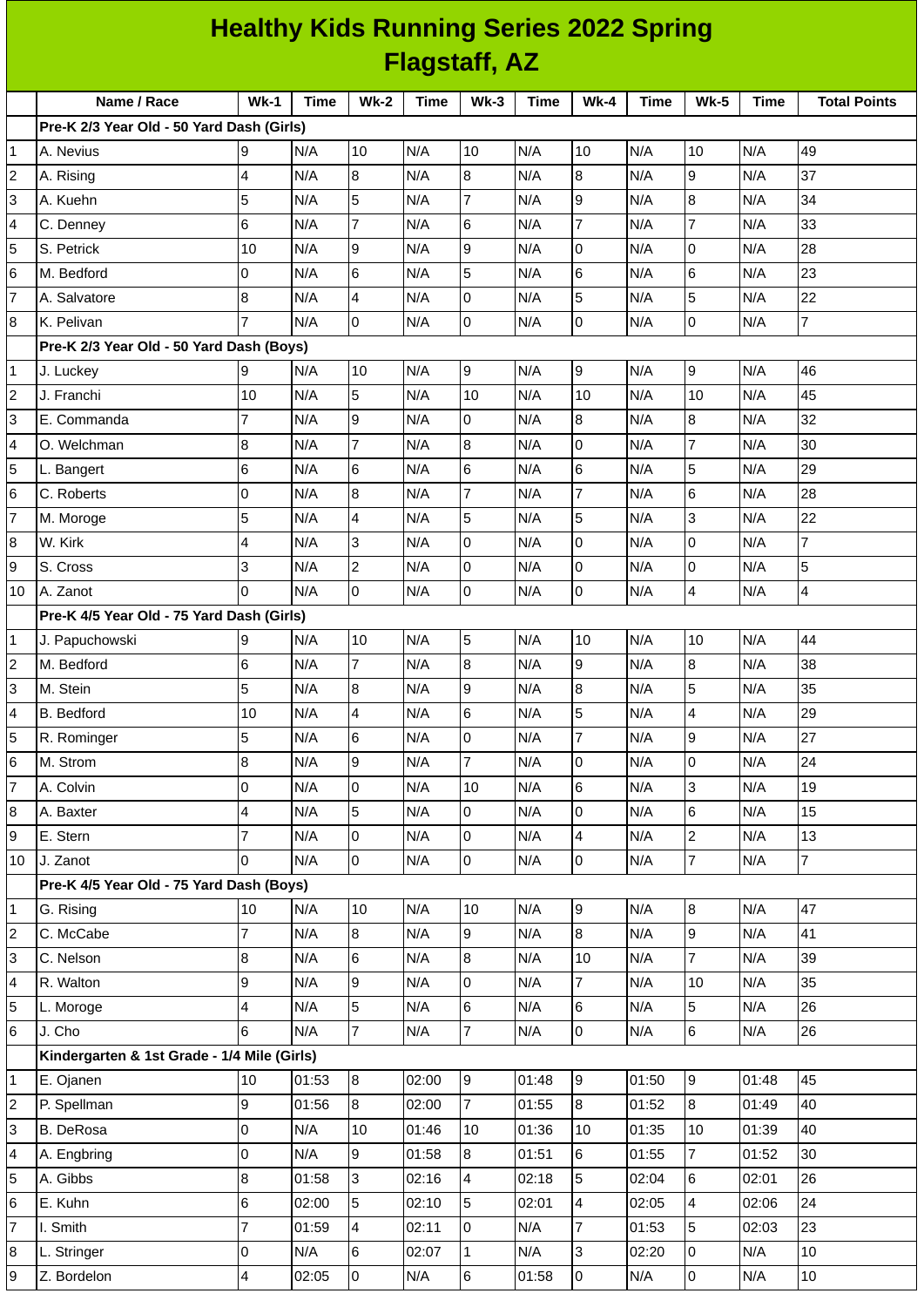## **Healthy Kids Running Series 2022 Spring Flagstaff, AZ**

| 10                      | G. Oberhardt                               | 5              | 02:02 | $\mathbf{1}$    | 02:25 | 0              | N/A   | $\mathsf 0$     | N/A   | 3                       | 02:14 | 9              |
|-------------------------|--------------------------------------------|----------------|-------|-----------------|-------|----------------|-------|-----------------|-------|-------------------------|-------|----------------|
| 11                      | A. Semallie                                | 1              | 02:33 | $\mathbf{1}$    | 02:55 | $\overline{c}$ | 02:42 | $\mathbf{1}$    | 02:44 | $\overline{c}$          | 02:43 | $\overline{7}$ |
| 12                      | Z. Cross                                   | 1              | 02:54 | $\vert$ 1       | 02:49 | 1              | 02:52 | $\overline{c}$  | 02:43 | $\mathsf 0$             | N/A   | 5              |
| 13                      | E. Dienno                                  | 1              | 02:29 | $\mathbf{1}$    | 02:40 | 3              | 02:31 | 0               | N/A   | $\mathsf{O}$            | N/A   | 5              |
| 14                      | M. Petrick                                 | 3              | 02:09 | $\mathbf{1}$    | 03:34 | $\mathbf{1}$   | 03:09 | 0               | N/A   | $\mathsf 0$             | N/A   | 5              |
| 15                      | O. Dienno                                  | $\overline{c}$ | 02:20 | $\overline{c}$  | 02:18 | 0              | N/A   | $\mathsf{O}$    | N/A   | $\mathsf 0$             | N/A   | 4              |
| 16                      | S. Nicholas                                | $\mathbf{1}$   | 02:45 | l0              | N/A   | 0              | N/A   | $\mathsf{O}$    | N/A   | $\mathsf{O}$            | N/A   | $\mathbf 1$    |
|                         | Kindergarten & 1st Grade - 1/4 Mile (Boys) |                |       |                 |       |                |       |                 |       |                         |       |                |
| $\mathbf{1}$            | O. Franchi                                 | 10             | 01:54 | 10              | 01:56 | 10             | 01:49 | 10              | 01:50 | 10                      | 01:51 | 50             |
| $\overline{c}$          | O. Paduchowski                             | 9              | 01:55 | 9               | 01:58 | 9              | 01:50 | 9               | 01:52 | 9                       | 01:54 | 45             |
| 3                       | C. Kuehn                                   | 8              | 02:00 | $\overline{7}$  | 02:12 | 6              | 02:03 | $\overline{7}$  | 02:04 | $\bf{8}$                | 02:00 | 36             |
| 4                       | E. Platte                                  | 6              | 02:07 | $\overline{8}$  | 02:11 | $\overline{7}$ | 01:58 | 0               | N/A   | 5                       | 02:06 | 26             |
| 5                       | K. Ashbaugh                                | 3              | 02:17 | 5               | 02:18 | 3              | 02:06 | 5               | 02:21 | $\overline{7}$          | 02:02 | 23             |
| 6                       | E. Bangert                                 | 1              | 02:20 | 5               | 02:18 | 5              | 02:04 | $\,6$           | 02:15 | $\mathbf{1}$            | 02:16 | 18             |
| $\overline{7}$          | F. Straub                                  | 7              | 02:04 | $\mathbf{1}$    | 02:21 | $\overline{c}$ | 02:13 | $\mathsf{O}$    | N/A   | $\overline{7}$          | 02:02 | 17             |
| 8                       | S. Leder                                   | 0              | N/A   | 0               | N/A   | 8              | 01:57 | 8               | 02:01 | O                       | N/A   | 16             |
| 9                       | C. Stern                                   | 5              | 02:08 | $\mathsf 0$     | N/A   | 0              | N/A   | 4               | 02:23 | $\overline{\mathbf{4}}$ | 02:08 | 13             |
| 10                      | N. Ruddell                                 | 1              | 03:08 | $\mathbf{1}$    | 02:27 | 4              | 02:05 | $\mathsf 0$     | N/A   | 4                       | 02:08 | 10             |
| 11                      | <b>B.</b> Rominger                         | 4              | 02:14 | $\overline{c}$  | 02:20 | 0              | N/A   | $\overline{c}$  | 02:29 | $\overline{c}$          | 02:11 | 10             |
| 12                      | M. Strom                                   | 1              | 02:25 | $\overline{7}$  | 02:12 | $\mathbf 1$    | 02:40 | $\mathsf{O}$    | N/A   | $\mathsf{O}$            | N/A   | 9              |
| 13                      | S. Rising                                  | 1              | 02:20 | $\mathbf{1}$    | 02:40 | $\mathbf 1$    | 03:09 | $\mathbf 1$     | 03:20 | $\mathbf{1}$            | 02:23 | 5              |
| 14                      | A. Colvin                                  | 0              | N/A   | 0               | N/A   | $\mathbf 1$    | 02:25 | 3               | 02:26 | $\mathbf{1}$            | 02:17 | 5              |
| 15                      | L. Huntzinger                              | 1              | 02:27 | $\overline{3}$  | 02:19 | $\overline{0}$ | N/A   | $\overline{0}$  | N/A   | $\mathbf{1}$            | 02:37 | 5              |
| 16                      | O. Cabral                                  | 1              | 02:26 | $\mathbf{1}$    | 02:38 | $\mathbf{1}$   | 02:32 | $\overline{0}$  | N/A   | $\mathbf 1$             | 02:22 | 4              |
| 17                      | J. Walker                                  | $\mathbf 1$    | 02:38 | $\mathbf{1}$    | 02:25 | $\mathbf 1$    | 03:06 | 0               | N/A   | $\mathbf{1}$            | 03:08 | 4              |
| 18                      | I. Charley                                 | 0              | N/A   | 1               | 02:39 | 1              | 02:33 | 0               | N/A   | $\mathbf{1}$            | 02:27 | 3              |
| 19                      | J. Cullen                                  | $\overline{c}$ | 02:18 | $\mathbf{1}$    | 03:07 | 0              | N/A   | 0               | N/A   | $\overline{0}$          | N/A   | 3              |
|                         | 2nd & 3rd Grade - 1/2 Mile (Girls)         |                |       |                 |       |                |       |                 |       |                         |       |                |
| 1                       | P. Nelson                                  | 10             | 04:49 | 10              | 04:33 | 9              | 05:12 | 9               | 05:13 | 10                      | 04:40 | 48             |
| $\overline{\mathbf{c}}$ | C. Walton                                  | 9              | 04:56 | 9               | 05:13 | $\overline{0}$ | N/A   | 10              | 04:58 | $\overline{9}$          | 04:46 | 37             |
| 3                       | <b>B.</b> Rominger                         | 8              | 04:59 | 8               | 05:16 | $\overline{0}$ | N/A   | 8               | 05:15 | 8                       | 05:07 | 32             |
| 4                       | L. Leder                                   | 0              | N/A   | $\overline{0}$  | N/A   | $10\,$         | 04:42 | $\overline{0}$  | N/A   | $\overline{0}$          | N/A   | 10             |
| 5                       | O. Smallcanyon                             | $\overline{7}$ | 05:02 | $\overline{0}$  | N/A   | $\overline{0}$ | N/A   | 0               | N/A   | $\overline{0}$          | N/A   | $\overline{7}$ |
|                         | 2nd & 3rd Grade - 1/2 Mile (Boys)          |                |       |                 |       |                |       |                 |       |                         |       |                |
| 1                       | C. Kuhn                                    | 6              | 04:11 | 10              | 03:55 | $10\,$         | 03:54 | 10              | 04:01 | 10                      | 03:50 | 46             |
| 2                       | K. Ashbaugh                                | 5              | 04:13 | 9               | 04:00 | 9              | 04:10 | 8               | 04:13 | $\overline{9}$          | 04:05 | 40             |
| 3                       | D. DeSocio                                 | 0              | N/A   | $\bf{8}$        | 04:18 | 5              | 04:37 | $\overline{7}$  | 04:38 | 5                       | 04:44 | 25             |
| 4                       | V. Barber                                  | 10             | 03:54 | $6\phantom{.}6$ | 04:48 | $\bf{8}$       | 04:15 | 0               | N/A   | $\overline{0}$          | N/A   | 24             |
| 5                       | L. Ruddell                                 | 8              | 03:58 | $\overline{0}$  | N/A   | $\overline{7}$ | 04:16 | $\overline{0}$  | N/A   | $6\phantom{.}6$         | 04:26 | 21             |
| 6                       | K. Joshongeva                              | 0              | N/A   | $\overline{0}$  | N/A   | $\mathbf{1}$   | 04:24 | $\overline{9}$  | 04:04 | $\bf{8}$                | 04:10 | 18             |
| 7                       | G. Barrick                                 | 9              | 03:55 | $\overline{0}$  | N/A   | 3              | 05:01 | $6\overline{6}$ | 05:07 | $\overline{0}$          | N/A   | 18             |
| 8                       | O. Buchanan-Gauthier                       | 0              | N/A   | $\overline{3}$  | 06:01 | 5              | 04:37 | $\overline{0}$  | N/A   | $\overline{7}$          | 04:21 | 15             |
| 9                       | O. Huntzinger                              | $\overline{7}$ | 04:03 | $\overline{7}$  | 04:22 | 0              | N/A   | $\overline{0}$  | N/A   | O                       | N/A   | 14             |
| 10                      | J. Cho                                     | $\overline{c}$ | 04:50 | 5               | 04:51 | $\mathbf 1$    | 05:16 | $\overline{0}$  | N/A   | $\overline{2}$          | 05:18 | 10             |
| 11                      | M. Ruddell                                 | 1              | 05:30 | $\overline{4}$  | 04:54 | $\overline{c}$ | 05:12 | $\overline{0}$  | N/A   | $\overline{3}$          | 05:16 | 10             |
| 12                      | O. Decot                                   | 3              | 04:45 | 0               | N/A   | 6              | 04:17 | 0               | N/A   | $\overline{0}$          | N/A   | 9              |
| 13                      | G. Zanot                                   | 0              | N/A   | 0               | N/A   | $\mathbf 1$    | 05:30 | 0               | N/A   | $\overline{4}$          | 04:58 | 5              |
| 14                      | M. Cabral                                  | 4              | 04:27 | $\overline{0}$  | N/A   | $\overline{0}$ | N/A   | 0               | N/A   | O                       | N/A   | $\overline{4}$ |
|                         | 4th & 5th Grade - 1 Mile (Girls)           |                |       |                 |       |                |       |                 |       |                         |       |                |
|                         |                                            |                |       |                 |       |                |       |                 |       |                         |       |                |